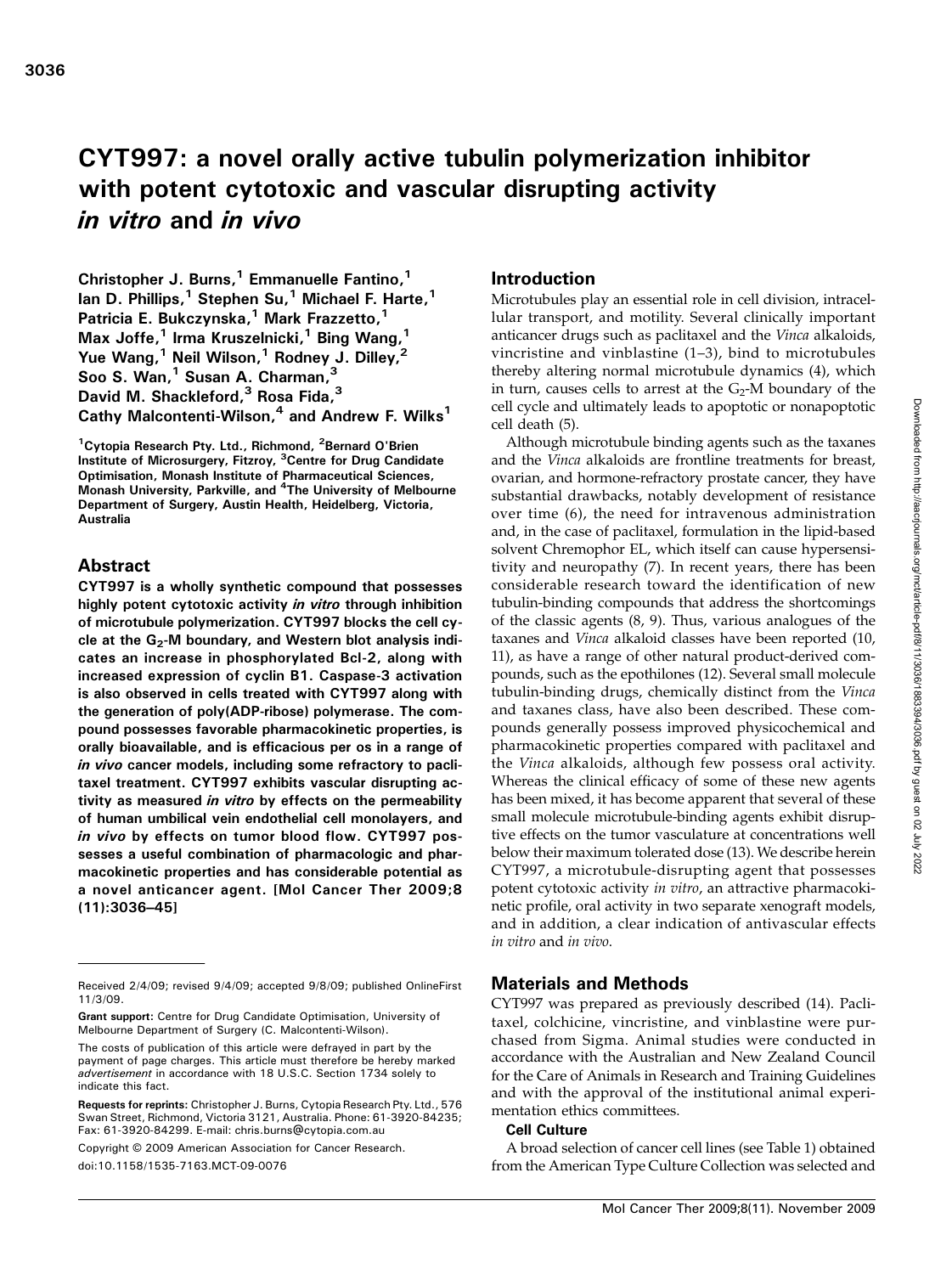| DU145 | A549   | Ramos | KHOS/NP | A375   | $HCT-15$     | HT1376          | <b>BT-20</b> |
|-------|--------|-------|---------|--------|--------------|-----------------|--------------|
| 73    | 21     | 80    | 101     | 49     | 52           | 93              | 58           |
| A431  | $PA-1$ | U937  | HepG2   | $TF-1$ | Baf3/TelJAK2 | PC <sub>3</sub> | K562         |
| 51    | 48     | 21    |         | 32     | 23           | 27              | 20           |

Table 1.  $IC_{50}$  (nmol/L) for CYT997 on a range of cancer cell lines, as determined by cell viability assays

NOTE: Cell lines are DU145, human prostate carcinoma; A549, human lung carcinoma; Ramos, human Burkitt's lymphoma; KHOS/NP, human osteosarcoma; A375, human melanoma; HCT-15, human colon carcinoma; HT1376, human bladder carcinoma; BT-20, human breast carcinoma; A431, human epithelial carcinoma; PA-1, human ovarian teratocarcinoma; U937, human leukemic monocyte lymphoma; HepG2, human hepatocellular liver carcinoma; TF-1, human erythroleukemia; BaF3/TelJAK2, constitutively active JAK2; PC-3, human prostate carcinoma; K562, human chronic myelogenous leukemia.

cultured essentially according to its guidelines. Baf3/TEL JAK2 cells were established as described in ref. (15). TELinduced oligomerization of the TEL-JAK2 fusion protein results in the constitutive activation of JAK2 tyrosine kinase activity, conferring cytokine-independent proliferation to the interleukin 3–dependent Ba/F3 hematopoietic cell line. This activating JAK2 fusion has been identified in chromosomal translocations found in atypical chronic myelogenous leukemia and pre–B-cell acute lymphoblastic leukemia (16).

## Cell Proliferation Assay

Cell proliferation was assessed  $(IC_{50}$ , nmol/L) with either the Alamar blue or MTT assays after exposure to vehicle (0.1% DMSO) or CYT997 for 72 h. Cells were cultured in flat-bottomed 96-well plates at predetermined optimal densities and exposed to DMSO vehicle (0.1% final concentration) or varying concentrations of CYT997 for 72 h at 37°C. For MTT assays, 5 mg/mL of MTT was added to all wells, plates were incubated for 6 h at 37°C, and then lysis buffer was added (10% SDS in 0.01 N HCl) and absorbance was measured at 620 nm in a BMG Technologies Lumistar or Polarstar plate reader. For Alamar blue assays, Alamar blue (10 μL/well, AbD Serotec) was added to each well and the plates were incubated at 37°C for 4 h. The fluorescence was then measured using a fluorescence plate reader (BMG Technologies Polarstar) with an excitation filter at 544 nm and an emission filter at 590 nm.

# Fluorescence-Activated Cell Sorting Studies

Cell Cycle Analysis. Following incubation of A431 cells with 1 μmol/L of CYT997 or DMSO vehicle for specified time periods, cells were fixed and permeabilized with 70% ethanol in PBS and incubated at 4°C overnight. RNasetreated samples (10 μg RNase/mL for 20 min at 37°C) were stained with propidium iodide (5 μg/mL) at 4°C for a minimum of 10 min. Cell cycle variables were determined by fluorescence-activated cell sorting (FACS) analysis using a Beckman-Coulter Quanta SC MPL system and analyzed using CXP Software.

Apoptosis Analysis. A549 cells (human epithelial lung cancer) were plated and allowed to adhere overnight before treating with CYT997 (250 nmol/L) or vehicle. At the specified time points, cells were detached and collected. Annexin staining was done using the Vybrant Apoptosis Assay Kit no. 2 from Invitrogen, using Alexa 488 Annexin V and propidium iodide, following the protocol of the manufacturer. Cells were stored on ice and analyzed on a Beckman Coulter

Quanta MPL within 1 h of preparation. Annexin V–positive cells were determined using two-channel analysis.

## Tubulin Polymerization Assay

Turbidimetric assays of microtubule assembly were done by incubating bovine microtubule protein in cuvettes at 37°C in a thermostatically controlled spectrophotometer (BMG Technologies Polarstar) measuring the change in absorbance at 340 nm over time in PEM buffer [80 nmol/L PIPES (pH 6.9), 2 mmol/L  $MgCl<sub>2</sub>$ , 0.5 mmol/L EGTA, and 5% glycerol]. Compounds were added to 100 μL of tubulin/ GTP/glycerol to a final concentration of 250 nmol/L, 5 or 10  $\mu$ mol/L (CYT997), or 2  $\mu$ mol/L (colchicine).

## Fluorescence Immunocytochemistry

A549 cells were plated sparsely in an eight-well chambered cover glass (Lab-Tek) and allowed to adhere overnight before treating with CYT997 and cultured further for up to 24 h. At the end of treatment, cells were fixed in cold methanol, pretreated with protein block solution (Dako), and incubated with monoclonal anti–bovine-α tubulin (Sigma) overnight, washed in PBS and incubated with Alexa Fluor 488 goat anti-mouse IgG (H+L; Invitrogen) for 30 min. Cells were washed in PBS and micro-tubule distribution imaged on either an Olympus IX81 fluorescence microscope or Bio-Rad MRC1024 confocal microscope. Propidium iodide was added at 5 μg/mL to stain for nuclei.

# Human Umbilical Vein Endothelial Cell Monolayer Permeability Assay

Human umbilical vein endothelial cell (HUVEC) cells were obtained from Invitrogen and cultured in Media 200 supplemented with low serum growth supplement. The In vitro Vascular Permeability Assay Kit was purchased from Chemicon.

HUVEC cells were trypsinized, collected, and seeded onto collagen-coated inserts at 200,000 cells per insert and cultured for 72 h at 37°C to form a monolayer. The cells were then treated with the increasing concentrations of CYT997, CA4P, or vehicle (0.1% DMSO) for various amounts of time (1, 2, 4, and 24 h). After treatment, media with compound was removed from inserts, which were then moved to a fresh collection plate containing 500 μL of medium per well. FITC-Dextran (150 μL, prepared at 1:4,000 dilution with medium) was added on top of the cells. Cell monolayers were incubated with FITC-Dextran for 5 min at room temperature, allowing it to permeate through the cell monolayer. The extent of permeability was determined by measuring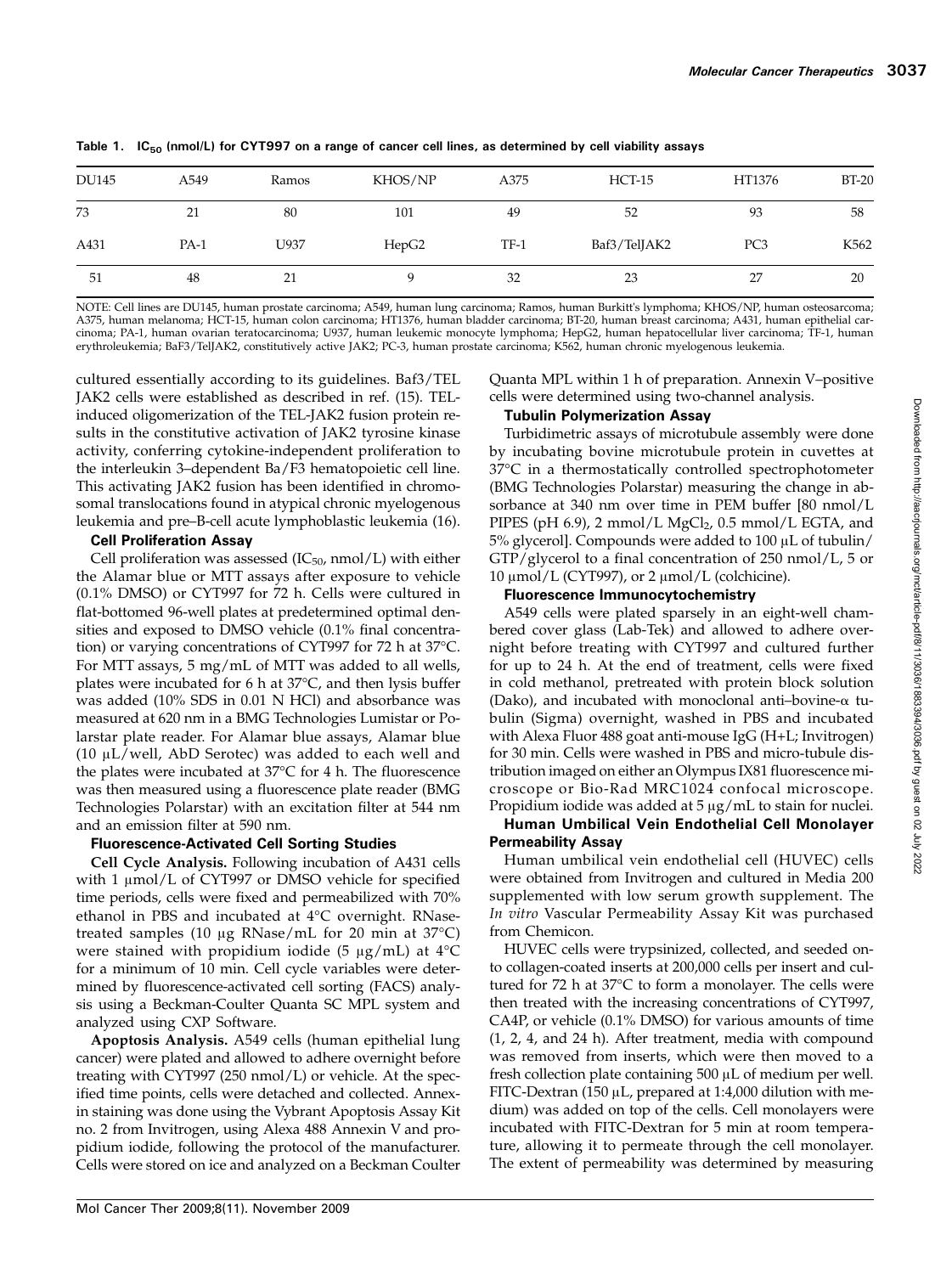the fluorescence of the plate well solution using a fluorometer with a 485 and 530 nm filter set. Monolayers were also treated with growth medium only and inserts were also tested without cell monolayer.

#### Western Blot Analysis

PC3 cells (human prostate cancer) or A549 cells were subcultured in complete medium in T75 flasks at  $37^{\circ}$ C, 5% CO<sub>2</sub> overnight before serum starvation. Following 48 h of serum starvation, 1 μmol/L of CYT997 or vinblastine was added, followed by the addition of serum to  $10\%$  v/v. Cell were harvested, centrifuged, and washed with PBS at the time points indicated after compound treatment. Cell pellets were lysed by adding CHAPS extract buffer [50 mmol/L PIPES/NaOH (pH 6.5), 2 mmol/L EDTA, 0.1% CHAPS, 5 mmol/L DTT, 20 μg/mL leupeptin, 10 μg/mL pepstatin, 10 μg/mL aprotinin, and 1 mmol/L phenylmethylsulfonyl fluoride]. Protein (50 μg) from cleared lysates was loaded on SDS-PAGE and analyzed by Western blot with antibodies: cleaved caspase-3 (Asp175), cleaved caspase-9 (Asp330), and cleaved poly(ADP-ribose) polymerase (PARP; Asp214; Cell Signaling Technology).

Cell pellets of A549 cells were lysed in radioimmunoprecipitation assay buffer [50 mmol/L Tris-HCl (pH 7.4), 150 mmol/L NaCl, 2 mmol/L EDTA, 1% NP40, 0.1% SDS] and 50 μg of protein from cleared lysates loaded on SDS-PAGE gels. Western blot analysis was done with antibodies against cyclin B1 (V152), pSer70-Bcl2, and pSer63-c-Jun (Cell Signaling Technology).

#### Pharmacokinetic Analysis

On the day prior to dosing, a cannula was surgically inserted into the left carotid artery of male Sprague-Dawley rats (∼300 g) and also into the right jugular vein for rats that would receive CYT997 via the intravenous route. Cannulae were exteriorized by tunnelling subcutaneously to emerge above the scapulae. Fasted rats were dosed with CYT997 at a nominal dose of 5 mg/kg i.v. (in either pH 4 acetate buffer with 5% propylene glycol or 0.1 mol/L captisol; Cydex Pharmaceuticals, Inc.) or 25 mg/kg p.o. (as the mesylate salt in water). Food was reinstated at 4 h postdosing. Plasma samples were collected over 24 h and stored at −20°C for a maximum of 2 wk prior to analysis. Plasma samples and calibration standards were processed by precipitating the proteins with acetonitrile, and the supernatant obtained by centrifugation was analyzed by liquid chromatography-mass spectrometry using a Micromass Quattro Ultima Pt triple quadrupole instrument coupled with a Waters 2795 high-performance liquid chromatography instrument.

### In vivo Tumor Models

PC3 Xenograft Model. Human PC-3 cells (10<sup>6</sup>) were inoculated s.c. in the right ventral flank of male nude mice. Subcutaneous tumor sizes were measured from day 8 postinoculation of cells, and mice were allocated at random to treatment groups on day 12. Administration of compounds (CYT997: 7.5, 15, or 30 mg/kg/d by oral gavage thrice a day; paclitaxel: 10 mg/kg i.v., thrice a week) or vehicle (NMP/PEG300/saline) commenced 13 d postinoculation of PC3 cells (treatment day 1). Dosing at 30 mg/kg/d was stopped after 11 treatment days due to excessive weight loss  $(>10\%)$ , and resumed after 7 d at 25 mg/kg/d for the remainder of the experiment (3 treatment days). The dimensions of subcutaneous PC3 tumors were measured thrice per week on alternate weekdays, and the experiment was ended on treatment day 21, when the tumors in control untreated mice reached  $2 \text{ cm}^3$ .

4T1 Syngeneic Model. Female BALB/c mice were inoculated with  $10<sup>6</sup>$  murine 4T1 breast cancer cells in the mammary fat pad. Tumor sizes were measured from 7 d post‐ surgery, and mice were allocated at random to treatment groups ( $n = 10/\text{group}$ ) after 11 d. Mice were given CYT997-free base  $(7.5, 15, 30 \text{ mg/kg/d})$  by oral gavage (10 mL/kg), thrice a day CYT997 was formulated in NMP/PEG300/saline; the vehicle control group received NMP/PEG300/saline (10 mL/kg, thrice a day). Paclitaxel (10 mg/kg i.v. thrice a week) or platinol (7.5 mg/kg, weekly i.v.) were given to two positive control groups. Dosing at 30 mg/kg/d was stopped after 5 treatment days and resumed on treatment day 10 at 25 mg/kg/d for the remainder of the experiment. Tumor dimensions were measured on alternate weekdays until treatment day 13, when tumor sizes in the untreated control group reached  $2 \text{ cm}^3$ .

### In vivo Laser Doppler Blood Flow Analysis

The colon cancer liver metastases model was used as previously described (17). Male CBA mice were inoculated intrasplenically with  $5 \times 10^4$  mouse DMH colon cancer cells followed by splenectomy. A single dose of CYT997 (7.5 mg/kg) in 0.1 mol/L of captisol or combretastatin A4 phosphate in saline (CA4P, 100 mg/kg), or 0.1 mol/L of captisol (vehicle control) was given i.p. 20 d after inoculation of



Figure 1. A, chemical structure of CYT997. B, plasma concentration versus time profiles of CYT997 after i.v. (5 mg/kg) and p.o. (25 mg/kg) dosing to fasted male Sprague-Dawley rats.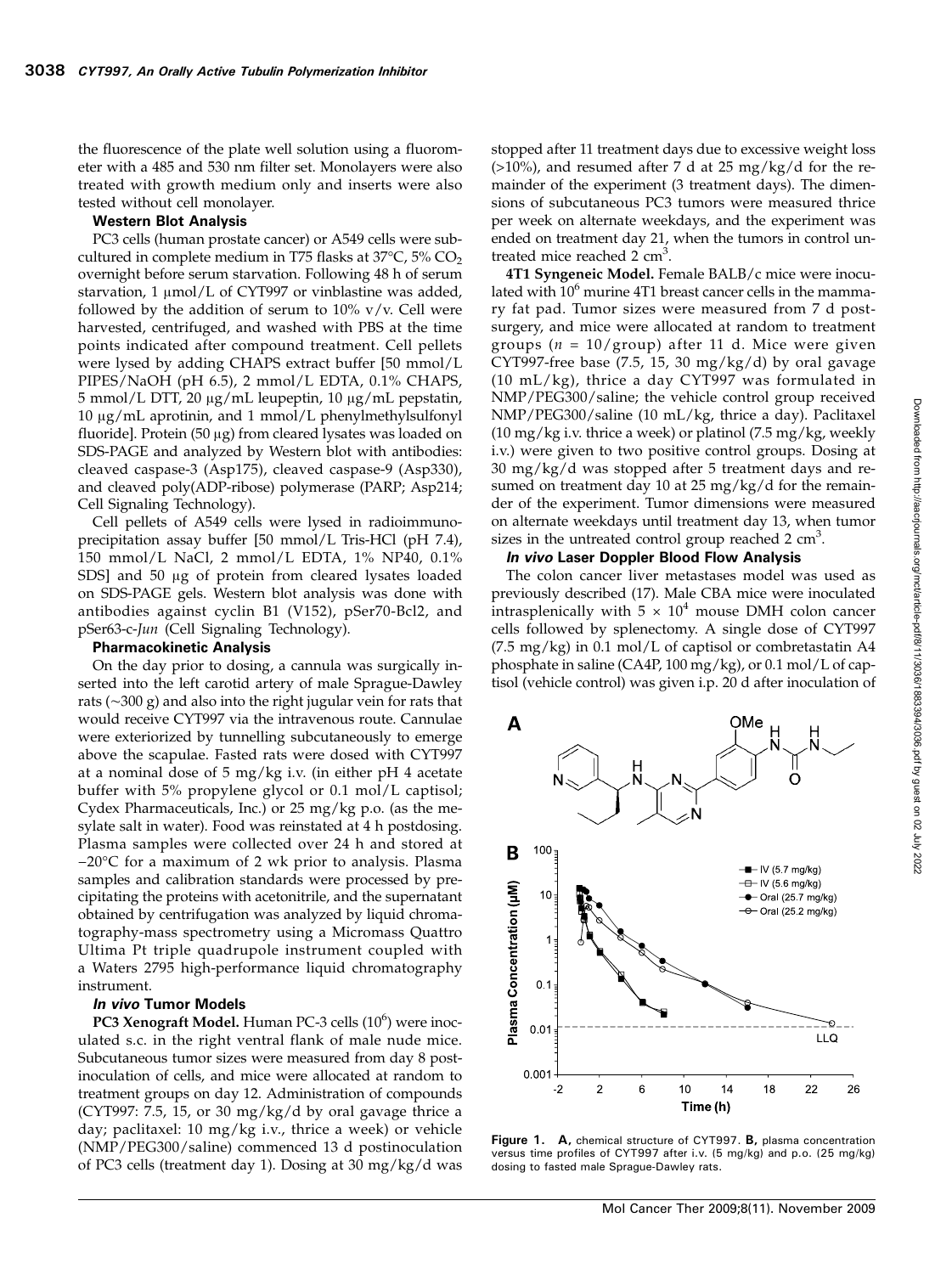

 $\diamond$  CYT997 10  $\mu$ M

A

Figure 2. CYT997 exhibits a mechanism of action consistent with microtubule disruption. A, CYT997 inhibits the polymerization of tubulin in vitro. The effect of CYT997 on microtubule polymerization was determined using a conventional turbidimetric assay using bovine neuronal tubulin in which the assembly of microtubules is monitored by an increase in absorbance at 340 nm. Tubulin polymerization at 37°C in the presence of glycerol is more effectively inhibited as CYT997 concentration is increased. As a positive control, colchicine (2 μmol/L) shows partial inhibition under these conditions. From these data, we estimate the  $IC_{50}$  for inhibition by CYT997 of assembly of bovine neuronal tubulin to be 3 μmol/L. B, interphase α-tubulin immunostaining of A549 cells treated with CYT997 (1 µmol/L). Compared with the untreated cells (a), CYT997 treatment for 1 h (b) reduced cytoplasmic immunostaining, and in many cells, α-tubulin (green) seemed to redistribute to intensely labeled plaques in the peripheral cytoplasm. After 24 h continuous treatment (c), tubulin levels were decreased and the microtubule network was profoundly disturbed and there was evidence for cell rounding and loss of cell attachment. **d** and **e**, cells stained with α-tubulin antibody (green) and with nuclei stained with propidium iodide (red). After treatment with vehicle (d) or CYT997 (e) for 1 h, with 1 h recovery after washout, cells appear normal. f, cells after 1 h of treatment with CYT997 and 24 h of recovery after washout, again showing normal distribution of tubulin. C, effects of CYT997 on the cell cycle distribution of A431 cells. Flow cytometry studies were undertaken on fixed, propidium iodide – stained A431 cells after exposure to CYT997. Cells were serum-starved for 48 h, released from starvation for 6 h, and then CYT997 was added (1 μmol/L) for periods of 15 or 24 h. Vehicle-treated cells were tested at 15 and 24 h. Cells fixed immediately following release from serum starvation are shown for reference.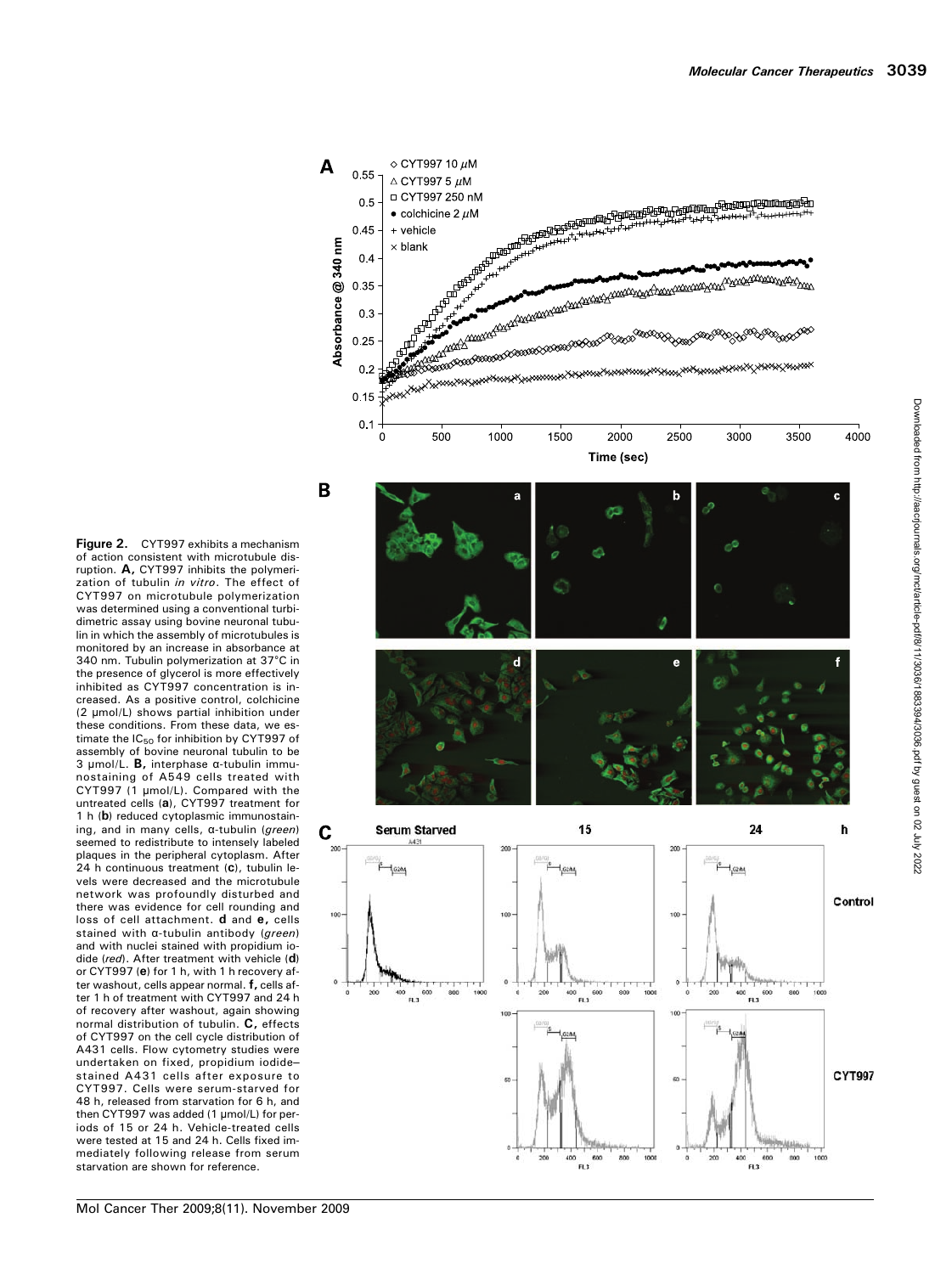

Figure 3. Exposure of cells to CYT997 causes apoptosis. A, CYT997 increases the expression level of cyclin B1 and the serine phosphorylation of Bcl2 but does not affect total Bcl2. Western blot analysis of control, vinblastine (1 μmol/L), and CYT997 (1 μmol/L) treated A549 cells were performed with monoclonal antibodies against cyclin B1 (V152), pSer70-Bcl2, and Bcl2. B, CYT997 activates the caspase pathway in PC3 cells. CYT997 activated caspase-3 in a time-dependent fashion beginning 6 h after the addition of the compound. Total extracts from PC-3 cells treated with 1 μmol/L CYT997 for the indicated times were analyzed by Western blotting using antibody to cleaved caspase-3 (Asp175) that detects the large fragment (17/19 kDa) of activated caspase-3 resulting from cleavage adjacent to Asp175. C, CYT997 activates the caspase pathway in A549 cells to generate PARP. PARP cleavage is observed in a time-dependent fashion beginning 6 h after the addition of the compound. Total extracts from A549 cells treated with 1 μmol/L of CYT997 for the indicated times were analyzed by Western blotting using antibody to cleaved PARP (Asp214) that detects endogenous levels of the large fragment (85 kDa) of human PARP1 produced by caspase cleavage. D, CYT997 increases the percentage of phosphatidylserine on the cell surface indicating apoptosis. A549 cells treated with CYT997 (250 nmol/L) or vinblastine (250 nmol/L) for the specified time periods were stained with labeled Annexin V antibody and measured by FACS.

tumor cells when established tumors were present ( $n = 10$ ) and 14 mice for controls and compound-treated groups, respectively). Using an OxyFlo Multi-channel laser Doppler tissue blood flow monitor (Oxford Optronix), blood flow was measured in individual tumors (two to five tumors per liver) and adjacent liver on the liver surface of anesthetized mice, 1 or 6 h after compound or vehicle administration. Tumor blood flow was expressed as a percentage relative to normal liver blood flow.

# **Results**

#### CYT997 Exhibits Broad Cytotoxicity In vitro

CYT997 (Fig. 1A) was derived from a lead obtained in a large-scale cell-based antiproliferation screen of small synthetic drug-like molecules. The lead was optimized for cytotoxic potency and drug-like properties, and ultimately, CYT997 was chosen for formal preclinical development (14).

CYT997 was tested against a panel of 16 cancer cell lines and the effect on cellular proliferation was determined by standard tetrazolium (MTT) or Alamar blue assays. The  $IC_{50}$  values varied from 10 to 100 nmol/L (Table 1), and no definitive trend towards particular sensitivity was exhibited by one cancer cell type over another. The potent activity of CYT997 against HCT15 cells, known to possess the multidrug resistance mechanism Pgp (MDR<sup>+</sup>; ref. 18) indicates that the cytotoxicity of the compound is not overly affected by the presence of this efflux pump.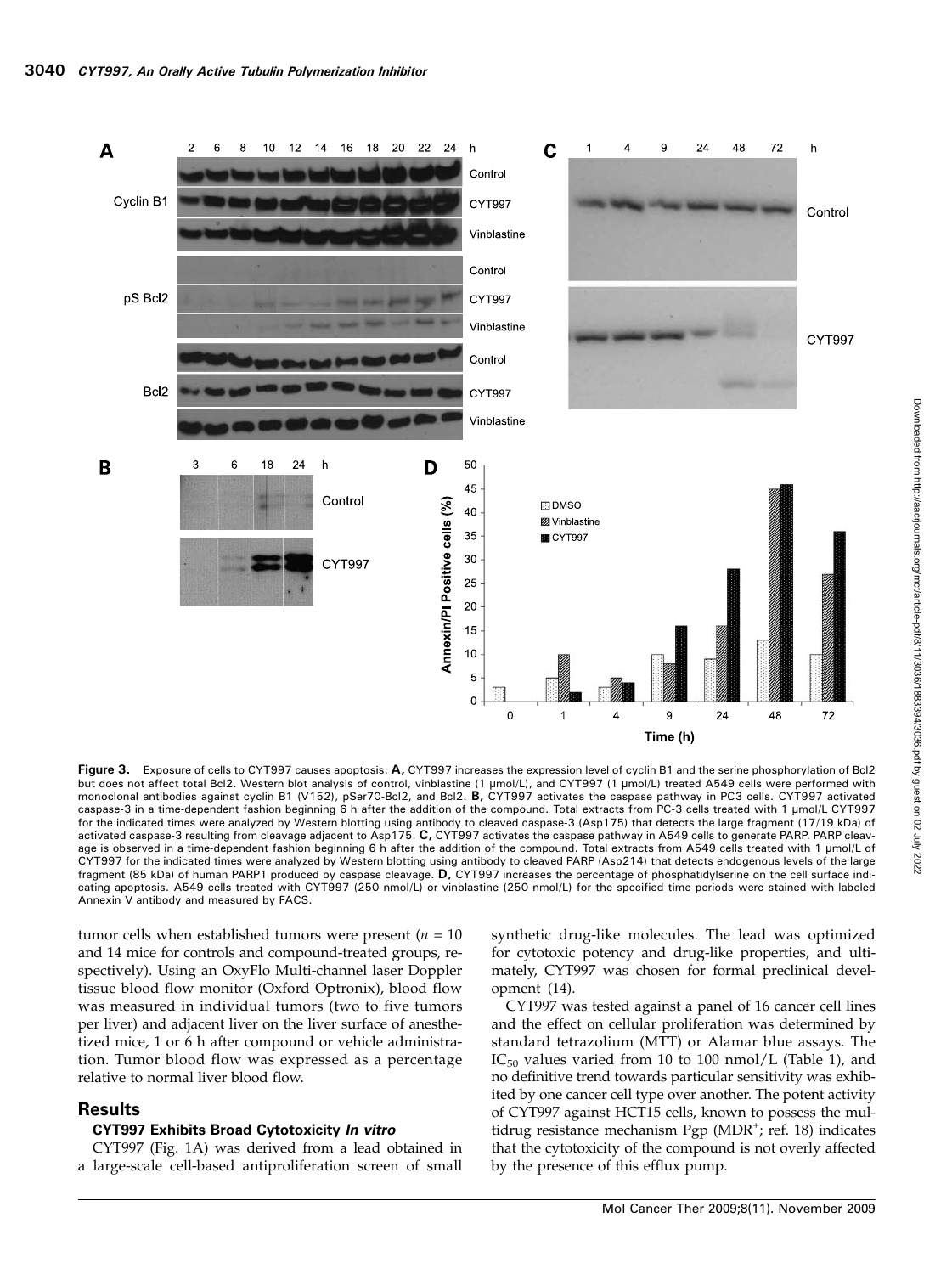#### CYT997 Is an Orally Bioavailable Synthetic Drug-Like Molecule

Figure 1B shows the plasma concentration versus time profiles of CYT997 following intravenous and oral administration to rats. The half-life for oral administration (2.5 hours) was somewhat longer than that for intravenous administration (1.5 hours), with the absolute oral bioavailability being 50% to 70%. Similar bioavailability has been observed in the dog (data not shown). Based on these findings, we anticipated that therapeutic levels of CYT997 could be maintained in the rodent from single intravenous or oral dosing for 6 to 10 hours.

#### CYT997 Inhibits Tubulin Polymerization In vitro and Disrupts Microtubules in Intact Cells

CYT997 prevented the in vitro polymerization of tubulin with an IC<sub>50</sub> of ~3 μmol/L (compared with the half-maximal inhibitory concentration of 2 μmol/L for colchicine under identical conditions) as determined using the conventional turbidimetric assay for tubulin polymerization (Fig. 2A). CYT997 was also capable of reversibly disrupting the microtubule network in cells, visualized using fluorescence microscopy (Fig. 2B). Thus, treatment of A549 cells with CYT997 (1 μmol/L) lead to the rapid reorganization of microtubules, including the destruction of the existing microtubule network and accumulation of tubulin in plaques within the cytoplasm of some cells. After 24 hours, major alterations in cell morphology were evident, including loss of adhesion and cell rounding. The effect of 1 hour of treatment with CYT997 was reversible and cells rapidly recovered their normal microtubule architecture. Taken together, the data indicates that CYT997 belongs to the class of anticancer agents that disrupt, rather than stabilize, tubulin-containing structures.

#### Cell Cycle Arrest and Induction of Apoptosis

It is well documented that compounds that inhibit tubulin polymerization cause cells to arrest at the  $G_2$ -M bound-

Figure 4. CYT997 is efficacious in tumor xenografts when dosed orally. A, volume (mean ± SEM) of subcutaneous PC3 prostate tumors in mice treated with or without CYT997 given p.o., or paclitaxel given i.v. Prostate cancer cells were inoculated s.c. in the right ventral flank of male nude mice. Subcutaneous tumor sizes were measured from day 8 postinoculation of cells, and mice were allocated at random to treatment groups ( $n =$ 10/group) day 12. Administration of compounds (CYT997: 7.5, 15, 25–30 mg/kg/d by oral gavage thrice daily; paclitaxel, 10 mg/kg i.v., thrice a week) or vehicle commenced 13 d postinoculation of cells (treatment day 1). The dimensions of subcutaneous PC-3 tumors were measured thrice a week on alternate weekdays.  $B$ , volume (mean  $\pm$  SEM) of orthotopic 4T1 breast tumors in mice treated with or without orally administered CYT997, or i.v. paclitaxel or platinol over a 13-d treatment period. Mouse 4T1 breast tumor cells were inoculated orthotopically into the mammary fat pad of female BALB/C mice. Treatment with compounds (CYT997, paclitaxel, or platinol) or vehicle started on day 12 postsurgery (treatment day 1). Mice were given a CYT997-free base (7.5, 15, 25–30 mg/kg/d) by oral gavage (10 mL/kg) thrice a day. The untreated control group received vehicle (10 mL/kg, thrice a day). Paclitaxel (10 mg/kg, i.v. thrice a week) or platinol (7.5 mg/kg, i.v. weekly) were administered to two positive control groups. Tumor volume was measured thrice weekly. C, volume (mean ± SEM) of orthotopic 4T1 breast tumors in mice treated with or without orally administered CYT997 or i.v. paclitaxel over a 13-d treatment period. Four groups of 10 female BALB/c mice received doses of CYT997, and two control groups of 10 female BALB/c mice received doses of water or paclitaxel at the concentrations shown, to animals inoculated with 4T1 tumor cells on day −8 and treatment to all groups commenced on day 0.

ary of the cell cycle (5). The effect of CYT997 on the progression of synchronized A431 cells through the cell cycle was examined by FACS using propidium iodide staining (Fig. 2C). Although vehicle-treated cells show15% and 19% in G<sub>2</sub>-M phase at 15 and 24 hours (respectively), cells treated with CYT997 (1  $\mu$ mol/L) had 38% and 43% of cells in G<sub>2</sub>-M at the same time points. Furthermore, at 24 hours post-CYT997 treatment, only 66% of total cells were in the  $G_1$ , S, and  $G_2$ -M phases, which suggests that cells blocked at the  $G_2$ -M boundary do not exit back to  $G_1$ , as in the normal cell cycle, but most likely are driven towards apoptosis and

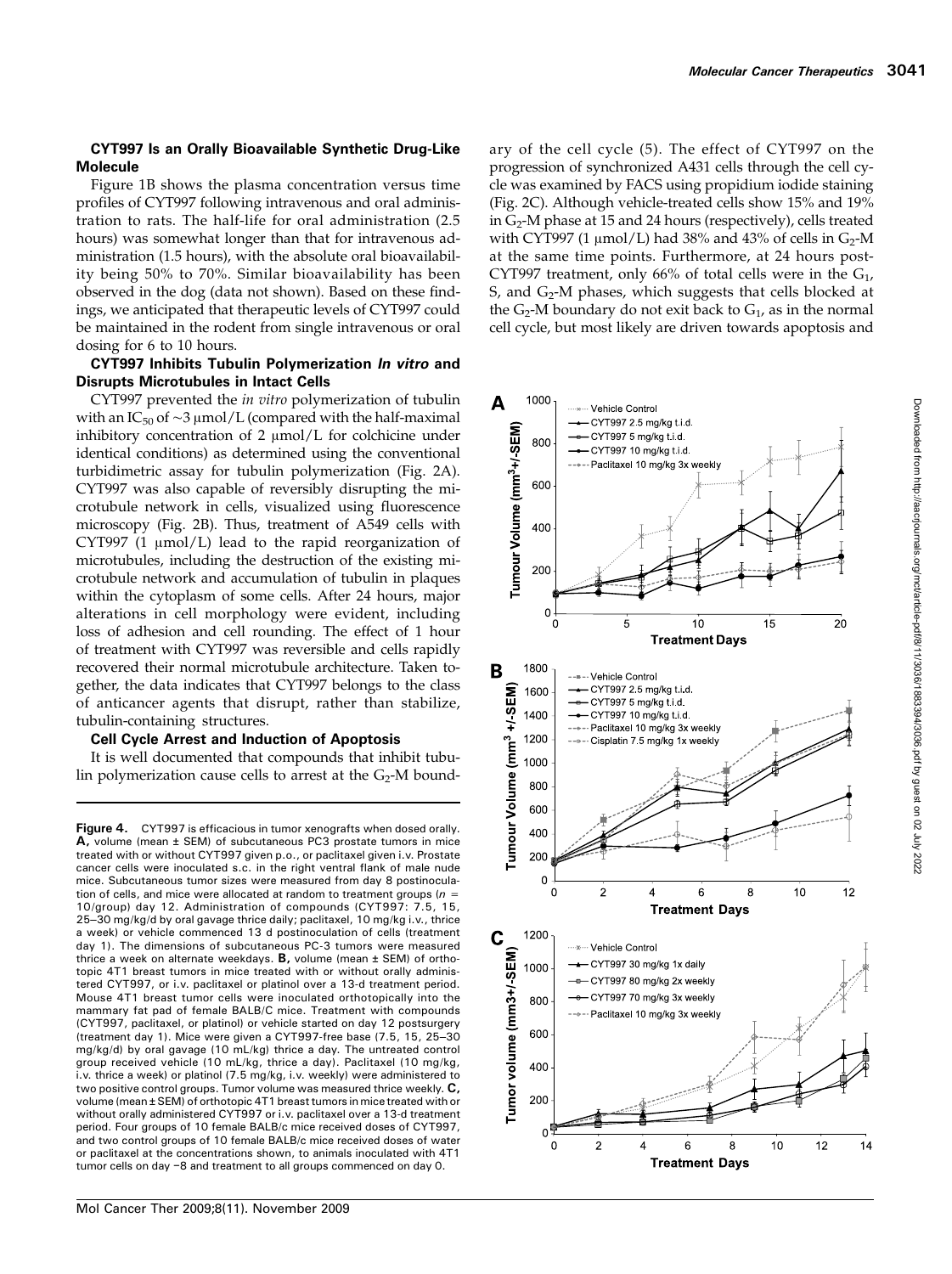

Figure 5. CYT997 possesses antivascular activity. A, CYT997 increases the permeability of the HUVEC monolayer. Time course measurement of HUVEC monolayer permeability after exposure to CYT997 was determined by monitoring permeation of FITC-Dextran through confluent layers of cells on inserts in a transwell configuration. The extent of permeability was determined by measuring the fluorescence of the well solution using a fluorometer. Permeability is expressed in fluorescence units in the receiving well. B, dose-response curve for effect of CYT997 on HUVEC monolayer permeability. Permeability was determined as described above and measured after 1 h of drug exposure. C, CYT997 decreases tumor blood flow in liver metastases when dosed i.p. The effect of CYT997 (7.5 mg/kg, i.p.) and CA4P (100 mg/kg, i.p.) on tumor blood flow (mean ± SEM) in a mouse model of colorectal liver metastases measured by laser Doppler flowmetry relative to normal liver blood flow. \*,  $P = 0.01$  versus respective controls; \*\*,  $P = 0.001$  versus respective controls. Statistical analysis done using  $t$  test, two samples assuming unequal variances. D, CYT997 decreases tumor blood flow in liver metastases when dosed orally. Effect of CYT997 (20 mg/kg, p.o.) on tumor blood flow (mean ± SEM) in a mouse model of colorectal liver metastases measured by laser Doppler flowmetry relative to normal liver blood flow. \*,  $P = 0.03$  versus respective control; \*\*,  $P = 0.0008$  versus respective control. Statistical analysis done using ANOVA, LSD post hoc analysis.

cell death. In a separate experiment using the lung cancer cell line A549, an accumulation of cyclin B1 was observed in cells treated with vinblastine and CYT997, over those exposed to vehicle alone (Fig. 3A). Furthermore, the levels of phosphorylated serine modified Bcl-2 also increased over time, whereas there was no change in total Bcl-2 detected. Accumulation of cyclin B, which plays a key regulatory role in mitosis, is consistent with  $G_2$ -M arrest, as is phosphorylation of Bcl-2 (19, 20). Activation of the proapoptotic enzyme caspase-3 in the cells of hormone-refractory prostate cancer cell line PC3 treated with CYT997 is shown in Fig. 3B. Caspase-3 activation, the last phase in the apoptotic caspase pathway, clearly showed a time-dependent increase for CYT997-treated cells. Cleavage of the caspase-3 substrate PARP was observed over a similar time frame in A549 cells treated with CYT997 (Fig. 3C). In addition, apoptosis was also measured in A549 cells exposed to either CYT997 or vinblastine by FACS analysis using Annexin V and propidium iodide as markers of changes and breakdown of the cellular membrane that occur during apoptosis. Cells positive for both Annexin V and propidium iodide are in the late stages of apoptosis, and a time-dependent increase of Annexin V and propidium iodide–positive cells compared with control is clearly evident in CYT997 and vinblastine-treated cells (Fig. 3D).

#### CYT997 Is an Orally Bioavailable Inhibitor of Tumor Growth In vivo

Given the potent cytotoxic activity of CYT997 and its promising pharmacokinetics and oral bioavailability, we assessed the activity of the compound in two distinct murine cancer models. In a xenograft model using the human prostate cancer cell line PC3, oral dosing of CYT997 was initiated 13 days after cell implantation by which time palpable tumors were evident. A dose-dependent inhibition of tumor growth was apparent with CYT997, which at the highest dose was equivalent to parenterally administered paclitaxel (Fig. 4A). The initial high dose cohort of CYT997 (30 mg/ kg/d), however, showed signs of cachexia in some mice and the dose was decreased to a 25 mg/kg/d, which was well tolerated.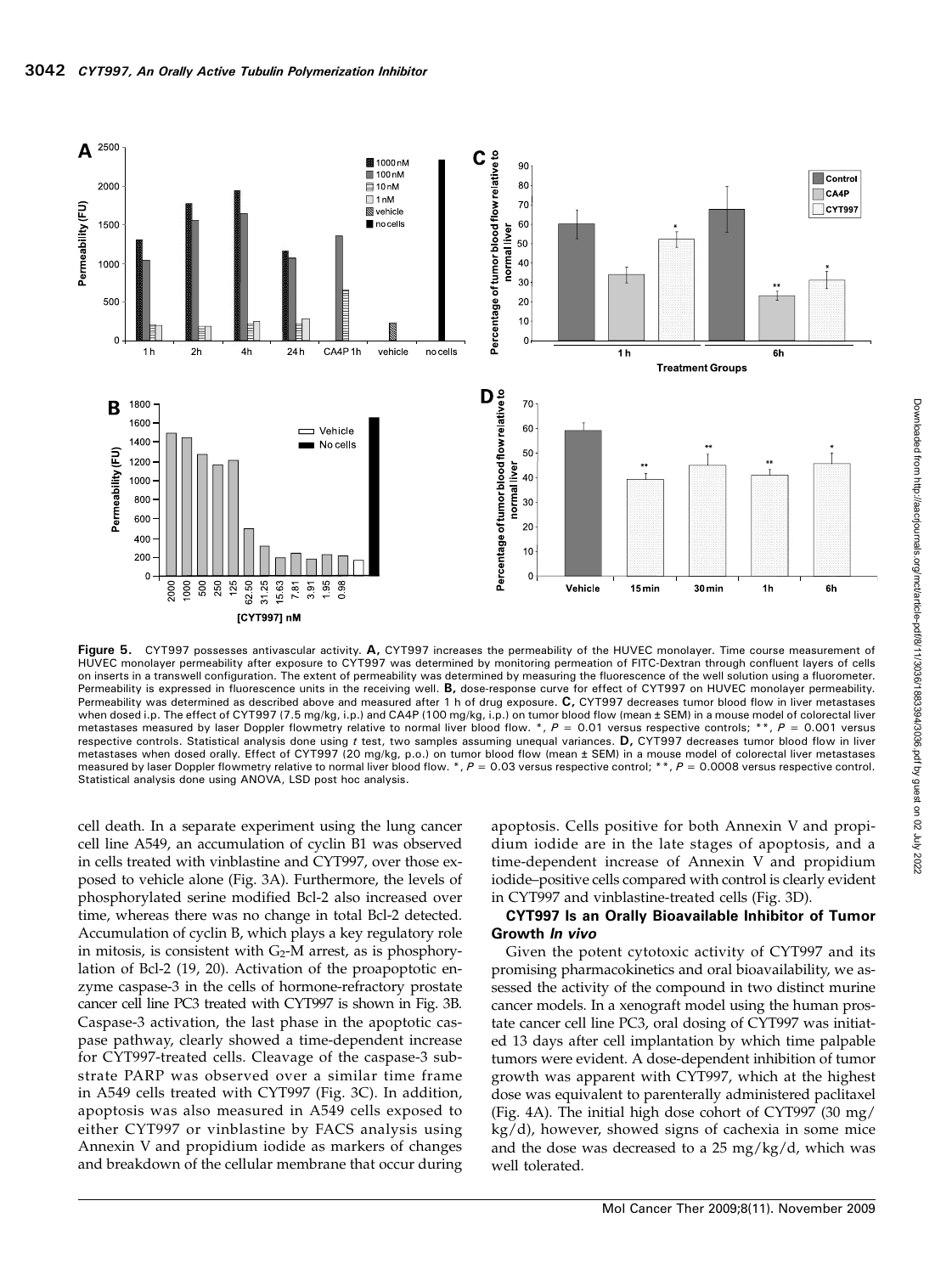Excellent activity was also observed for orally dosed CYT997 in an orthotopic syngeneic model using the mouse breast cancer cell line 4T1, with activity similar to the positive control platinol for the high-dose cohort (Fig. 4B). Paclitaxel, in contrast, showed limited activity, similar to lower doses of CYT997, against this aggressive tumor type. In a separate experiment, variation of dosing schedule also showed promising antitumor activity. Thus, twice weekly dosing of CYT997 at 80 mg/kg p.o. showed similar efficacy to thrice weekly dosing at 70 mg/kg, and daily dosing at 30 mg/kg, indicating that flexibility in dosing regimens should be efficacious in a clinical setting (Fig. 4C).

# CYT997 Exhibits Antivascular Activity In vitro and In vivo

Most microtubule binding agents are now recognized to possess some degree of vascular-disrupting activity (21), and therefore, the antivascular effects of CYT997 were assessed in two separate models. Thus, the permeability barrier function of endothelial cells was evaluated using an in vitro model in which a confluent monolayer of HUVECs was exposed to CYT997 and the extent of permeation of FITC-Dextran across the monolayer was determined. As shown in Fig. 5A, CYT997 caused a rapid increase in the permeability of HUVEC monolayers and the increase in permeability was detectable as early as 1 hour after the addition of the compound. The effect reached a maximum after 4 hours of exposure and persisted up to 24 hours. This effect was reversible after compound washout and 24-hour recovery, with HUVEC monolayers recovering their barrier function and the permeation of freshly added FITC-Dextran being prevented (data not shown). The  $IC_{50}$  of CYT997 increase in permeability of HUVEC monolayers was estimated to be ∼80 nmol/L at 1 hour of exposure (Fig. 5B).

The vascular disrupting effects of CYT997 were studied in vivo using pulsed laser Doppler flowmetry, a technique that has been used previously to measure blood flow in metastatic tumors (17). In this work, blood flow was measured in individual tumors on the liver surface of anesthetized mice 1 or 6 hours after CYT997 or vehicle administration, and compared directly to CA4P-treated animals as a positive control. A single dose of CYT997 (7.5 mg/kg i.p.) clearly decreased blood flow in liver metastases, and a significant reduction in blood flow was present 6 hours postdose (Fig. 5C), similar to the positive control CA4P (100 mg/kg, i.p.). When CYT997 was dosed orally, blood flow was significantly reduced at 15 minutes, and remained suppressed at 6 hours (Fig. 5D).

# **Discussion**

Microtubules are highly dynamic structures responsible for the establishment and maintenance of cell shape, and for the organization of the mitotic spindle along which the metaphase chromosomes assemble prior to mitosis. Disruption of microtubule dynamics through the binding of drugs to tubulin subunits therefore affects these multiple functions of microtubules and leads to the cytotoxic effects of several approved drugs such as the taxanes, paclitaxel and docetaxel, and the Vinca alkaloids, vincristine, vinblastine, and vinflunine. In an effort to discover drugs with improved pharmaceutical and physicochemical properties to these conventional agents, much research has been conducted in recent years in the identification and study of small molecule compounds that bind to tubulin and disrupt microtubule dynamics (8).

This work describes CYT997, a novel synthetic small molecule optimized for antiproliferative activity in a panel of cell-based assays, in which the compound shows an  $IC_{50}$ of between 1 and 100 nmol/L across a panel of cancer cell lines. The compound inhibits the polymerization of tubulin with an IC<sub>50</sub> of ∼3 μmol/L, which is similar to the inhibitory activity of other small molecule microtubule poisons (3). Confocal microscopy clearly shows that the microtubule network in cells is rapidly destroyed, and if left in the presence of the drug, cells lose their normal distribution of tubulin along with their typical morphology. Washout of the drug after a 1-hour exposure, however, allows the cells to fully recover, indicating that the effect on microtubules is reversible in this time frame.

Disruption of microtubule dynamics causes blockade of the transition of cells from the  $G_2$  phase into mitosis through the disruption of the establishment of a functional mitotic spindle (22). CYT997 causes a significant increase of cells in the G<sub>2</sub>-M phase of the cell cycle, as determined by FACS analysis. In addition, Western blot analysis of cyclin B1 expression levels in A549 cells indicated that CYT997 and vinblastine-treated cells showan upregulation of cyclin B1 compared with control cells. Cyclin B1 plays a key regulatory role during mitosis, and increased levels of this protein have been observed in cells treated with other microtubule poisons such as paclitaxel (23). Similarly, phosphorylation of Bcl-2, which is considered a marker of mitotic arrest, was also observed in CYT997 and vinblastine-treated cells, mirroring results reported for other microtubule targeting agents (24, 25).

The involvement of members of the Bcl-2 family of proteins in the regulation of apoptosis is well documented, with the loss of Bcl-2 activity being associated with an induction of the activities of a number of proteases, such as members of the caspase family, and other enzymes such as PARP. Furthermore, numerous studies have shown that caspases are key participants in the sequence of events leading to apoptosis, and that activation of caspase-3 is a hallmark of cellular commitment to apoptosis (26). The effects of CYT997 on the apoptotic pathway were investigated by examination of the induction of activated caspase-3 and PARP, and Fig. 3B clearly shows that caspase-3 is activated in PC-3 cells treated with CYT997 being apparent from 6 hours. Activation of caspase-3 is also evident in A549 cells treated with CYT997 following the appearance of a large fragment of human PARP, which arises through caspase-3–mediated cleavage of PARP1, an enzyme involved in DNA repair (Fig. 3C). Changes to the surface lipid bilayer composition, in particular, translocation of phosphatidylserine from the inner membrane leaflet to the outer, are an early consequence of the induction of apoptosis in cells.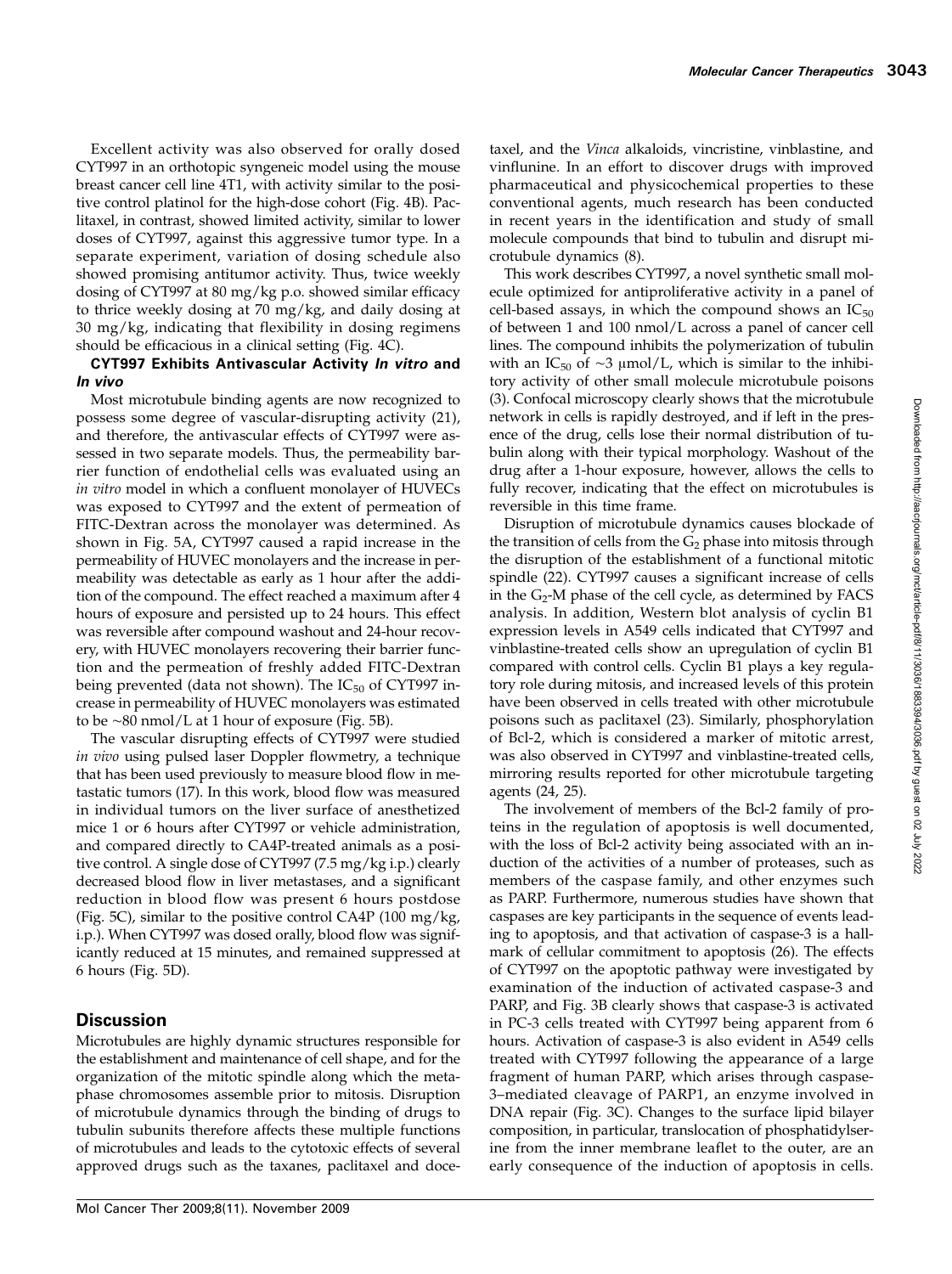The Annexin V protein binds with high affinity to phosphatidylserine lipids, and quantitation of this binding allows the measurement of apoptotic cells. In addition, disruption of cellular membrane integrity, a latter marker of apoptosis, could be quantitated by propidium iodide nuclear staining. In normal cells, propidium iodide is impermeant; however, breakdown of membrane bilayer integrity allows propidium iodide to penetrate the cell and bind to DNA. Figure 3D clearly depicts that CYT997 treatment of A549 cells causes a time-dependent increase in Annexin V and propidium iodide–positive cells, and furthermore, in a similar time frame and with a similar magnitude to cells treated with vinblastine. Taken together with FACS data on the cell cycle, the molecular analysis of the pathways affected suggests that CYT997 first blocks the passage of cells through the cell cycle at the  $G_2$ -M boundary, and then drives the cells towards death through apoptotic pathways.

In addition to its microtubule inhibitory and cytotoxic activity, CYT997 has attractive pharmaceutical properties and oral bioavailability, and has shown efficacy in animal models when administered orally. Thus, significant antitumor activity has been shown in a prostate cancer xenograft model and in a breast cancer syngraft model using orally dosed CYT997. Importantly, good activity is realized with only twice weekly dosing of the compound. By contrast, many microtubule targeting agents show limited oral activity and often require intravenous administration.

The disruptive effect that many microtubule targeting drugs have on tumor vasculature has been realized in recent years (21, 27), and we therefore sought to determine whether CYT997 possessed similar properties. In an in vitro model of endothelium integrity, CYT997 caused significant timedependent and dose-dependent disruption to a confluent monolayer of HUVEC cells, as measured by permeation of FITC-labeled dextran across the monolayer, with potency slightly weaker than the known vascular disrupting agent, CA4P. In vivo, the effect of CYT997 on tumor blood flow was monitored using pulsed laser Doppler flowmetry on metastatic tumors located on the surface of livers of anesthetized mice. In this study, a single dose of CYT997 (7.5 mg/kg, i.p.) reduced tumor blood flow significantly at 6 hours. Notably, a low dose of CYT997 suppressed tumor blood flow to a similar extent as the positive control CA4P dosed at 100 mg/kg. When dosed orally  $(20 \text{ mg/kg})$ , the effect on tumor blood flow was not as great as observed by i.p. administration, however, the effect was greatest at the earlier time point of 15 minutes and slowly decreased over 6 hours, although the reduction in flowwas still significant compared with control. The more rapid onset seen in the orally dosed animals most likely arises through higher drug concentration in the liver on absorption of the oral dose. The antitumor effect of CYT997 observed in the xenograft and syngraft models discussed above is most likely a result of a combination of tumor vascular disruption and direct cytotoxic activity against the tumor cell line, and studies to further delineate these effects are ongoing.

The introduction of a well-tolerated orally active inhibitor of microtubule dynamics would provide a significant improvement in the range of treatment options for patients with cancer. We believe that the development of CYT997 will lead to new and important treatment regimens, providing both bolus dosing options as well as the possibility of consistently maintaining lower plasma levels through oral dosing regimens. CYT997 is currently undergoing clinical trials with both i.v. and p.o. administration in a variety of cancer indications, and phase I data from both presentations of the drug have recently been reported (28, 29). The results of these early clinical studies and the preclinical data reported herein support the continuing evaluation of this novel drug.

# Disclosure of Potential Conflicts of Interest

C.J. Burns, E. Fantino, I.D. Phillips, S. Su, M.F. Harte, P.E. Bukczynska, M. Frazzetto, M. Joffe, I. Kruszelnicki, B. Wang, Y. Wang, N. Wilson, S.S. Wan, R. Fida, and A.F. Wilks are former or current employees of Cytopia. Some of the above are also equity holders in Cytopia.

#### Acknowledgments

Mouse xenograft studies were performed at Vivopharm Pty., Ltd., Adelaide, Australia with helpful advice from Dr. Ralf Brandt. Drs. Gregg Smith and David Segal are thanked for review of the manuscript as is Valentina Dublevic for technical assistance.

#### References

1. Wood KW, Cornwell WD, Jackson JR. Past and future of the mitotic spindle as an oncology target. Curr Opin Pharmacol 2001;1:370–7.

2. Jordan MA, Wilson L. Microtubules as a target for anticancer drugs. Nat Rev Cancer 2004;4:253–65.

3. Jordan A, Hadfield JA, Lawrence NJ, McGown AT. Tubulin as a target for anticancer drugs: agents which interact with the mitotic spindle. Med Res Rev 1998;18:259–96.

4. Honore S, Pasquier E, Braguer D. Understanding microtubule dynamics for improved cancer therapy. Cell Mol Life Sci 2005;62:3039–56.

5. Mollinedo F, Gajate C. Microtubules, microtubule-interfering agents and apoptosis. Apoptosis 2003;8:413–50.

6. Orr GA, Verdier-Pinard P, McDaid H, Horwitz SB. Mechanisms of Taxol resistance related to microtubules. Oncogene 2003;22:7280–95.

7. Gelderblom H, Verweij J, Nooter K, Sparreboom A. Cremophor EL: the drawbacks and advantages of vehicle selection for drug formulation. Eur J Cancer 2001;37:1590–98.

8. Kuppens IELM. Current state of the art of new tubulin inhibitors in the clinic. Curr Clin Pharmacol 2006;1:57–70.

9. Carlson RO. New tubulin targeting agents currently in clinical development. Expert Opin Investig Drugs 2008;17:707–22.

10. Ferlini C, Gallo D, Scambia G. New taxanes in development. Expert Opin Investig Drugs 2008;17:335–47.

11. Orosz F, Comin B, Raïs B, et al. New semisynthetic Vinca alkaloids: chemical, biochemical and cellular studies. Br J Cancer 1999; 79:1356–65.

12. Altaha R, Fojo T, Reed E, Abraham J. Epothilones: a novel class of non-taxane microtubule-stabilizing agents. Curr Pharm Des 2002;8: 1707–12.

13. Tozer GM, Kanthou C, Baguley BC. Disrupting tumour blood vessels. Nat Rev Cancer 2005;5:423–35.

14. Burns CJ, Harte MF, Bu X, et al. Discovery of CYT997: a structurally novel orally active microtubule targeting agent. Bioorg Med Chem Lett 2009;19:4639–42.

15. Schwaller J, Frantsve J, Aster J, et al. Transformation of hematopoietic cell lines to growth factor independence and induction of a fatal myelo- and lympoproliferative disease in mice by retrovirally transduced Tel/ JAK2 fusion genes. EMBO J 1998;17:5321–33.

16. Peeters P, Raynaud SD, Cools J, et al. Fusion of TEL, the ETS-variant gene 6 (ETV6), to the receptor-associated kinase JAK2 as a result of